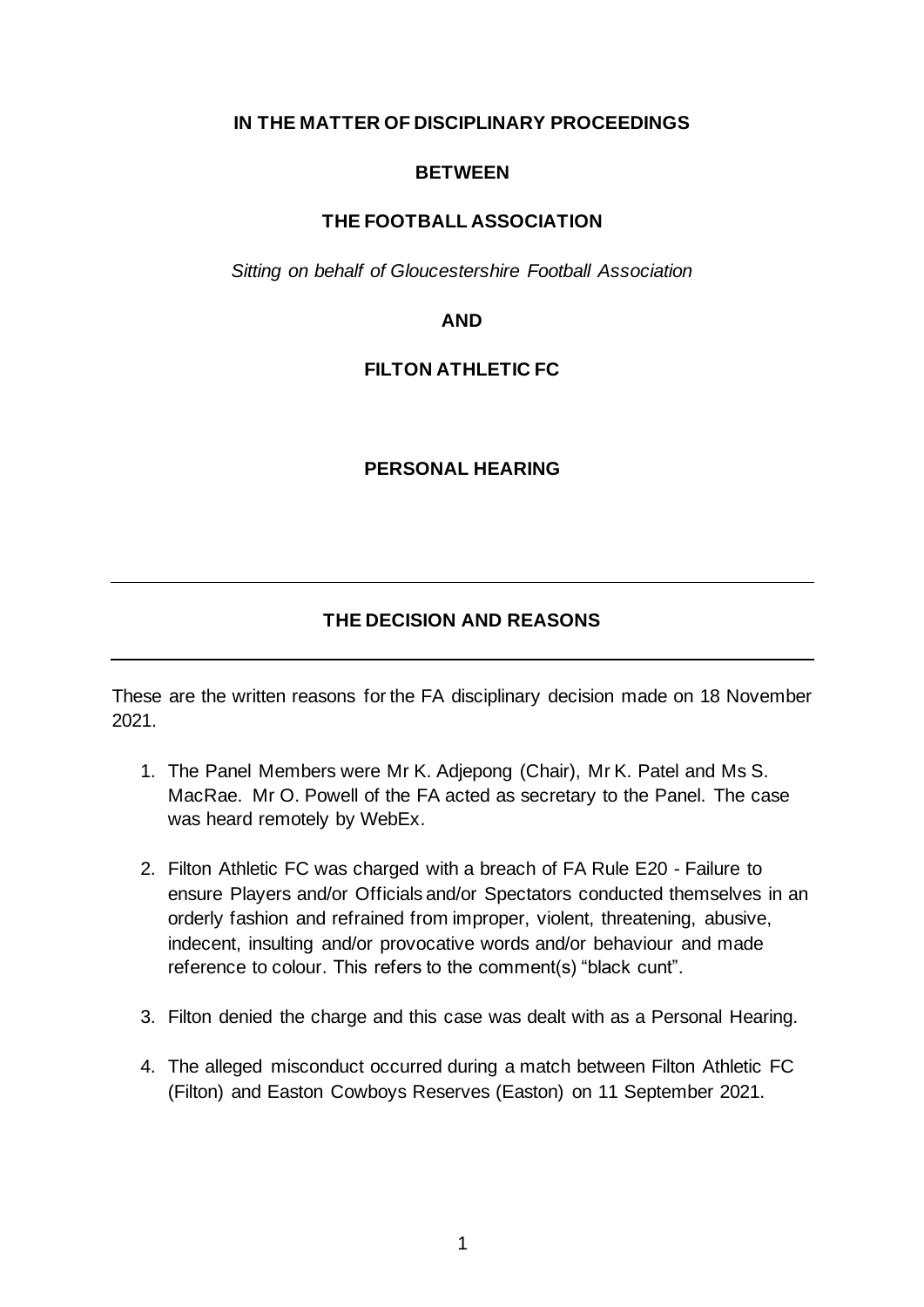## **Relevant FA Rules**

5. Rule E20 provides that:

*"Each Affiliated Association, Competition and Club shall be responsible for ensuring:*

*(a)that its directors, players, officials, employees, servants, representatives, spectators, and all persons purporting to be its supporters or followers, conduct themselves in an orderly fashion and refrain from any one or combination of the following: Improper, violent, threatening, abusive, indecent, insulting or provocative words or behaviour, (including without limitation where any such conduct, words or behaviour includes a reference, whether express or implied, to any one or more of ethnic origin, colour, race, nationality, religion or belief, gender reassignment, sexual orientation or disability) whilst attending at or taking part in a Match in which it is involved, whether on its own ground or elsewhere"; and* 

*(b) that no spectators or unauthorised persons are permitted to encroach onto the pitch area, save for reasons of crowd safety, or to throw missiles, bottles or other potentially harmful or dangerous objects at or onto the pitch".*

- 6. The bundle of written evidence provided included the Charge Notices and statements from: Gerry Witcombe (the Referee), Thomas Maheady (Easton, Manager), Andrew Ewart-Clarke (Player, Easton), Janan Keddi (Player, Easton). In response to the charge, written evidence was provided by Matt Shipsey (Filton, Secretary) Tom Johnston (Reserve Team Captain, Filton), Mark Jones (Reserve Team Manager, Filton), Curtis Reid (Spectator, Filton), Jacob Reid (Spectator, Filton) and correspondence between the FA and the clubs.
- 7. Having reviewed the submitted statements and evidence, the following observations are made. This decision does not purport to contain reference to all the points made, however the absence in these reasons of any particular point, or submission, should not imply that such point, or submission, was not taken into consideration when the matter was determined. For the avoidance of doubt, all the evidence and materials were carefully considered regarding this case.
- 8. Gerry Whitcombe (the Referee) reported that: *"…at the end of the game…I notice a group from both clubs shouting and waving their arms…a player from Easton Cowboys came towards me saying that one of the opposition had call(sic) their player a Black C??t me and one the Easton Cowboys player(sic) got the player to go back to his team another non-*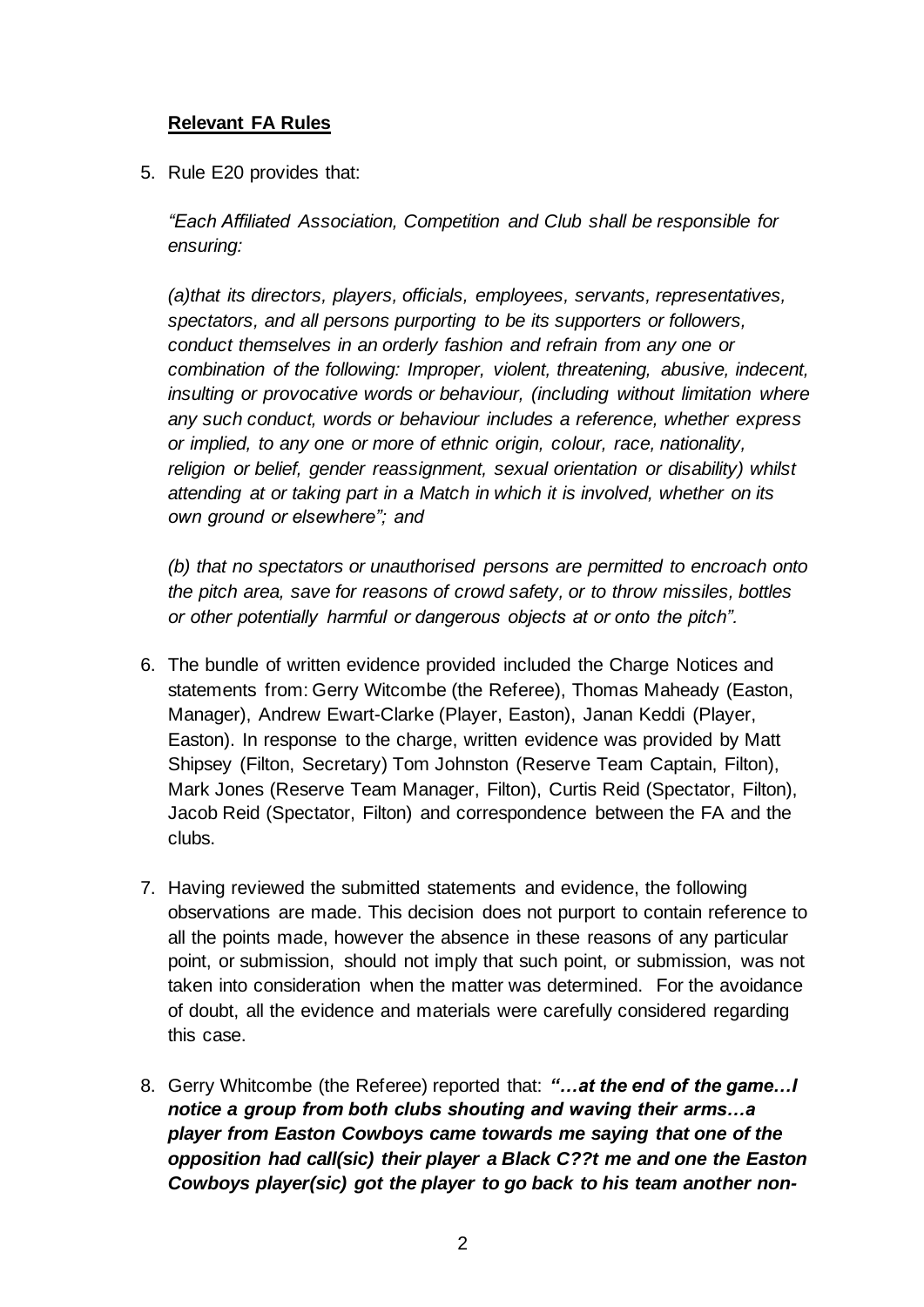*player was talking to Filton…to calm the situation down...I was approach (sic) by the Manager of Easton… and explain(sic) that I was too far away to hear what was said and suggested he contacts the league and put in a report about the incident…". (12/09/21).* 

- 9. The Referee and Easton witnesses made written statements about the alleged "black cunt" remark made by Filton. The witnesses from Filton deny that such a remark was made. The alleged remarks were not audible to the Referee but were drawn to his attention at the end of the match.
- 10.Pursuant to the FA Disciplinary Regulations 2021/22, the standard of proof is the civil standard, namely the balance of probabilities.

## **Hearing**

- 11.At the hearing Thomas Maheady, the Easton Manager said an Easton player called Boris said he had heard someone call him a "black cunt" and was visibly upset. Mr Maheady said he had heard the comment too, but he was standing 15-20 metres away from the Filton supporters with his back towards them so he was unaware who made the comment. He said that there were approximately 20 Filton supporters who were very loud, compared to between 2-8 Easton supporters. Under questioning, he said that he did not inform the Referee earlier because he got lost in the moment, he had never dealt with this situation before and he was focused on managing his team.
- 12.Andrew Ewart-Clarke, an Easton player, gave evidence that the game had been played in a respectful manner. There was said to be some shouting and swearing, but no more than any other match and nothing aggressive. However, he had been sin binned during the game and he clearly heard one of the Filton's 6-7 supporters use the words "black cunt". He said that at the time his teammate, Boris, was on the floor having received an injury to his eye. He said that the Filton supporters were shouting at Boris to get up and leave the pitch when the comments were made, although he did not see who made the alleged comment. He said he was 10-15 yards away when he heard the comments. He said Boris would not have heard the comments as he was on the far side of the pitch. He said he was given permission to go onto the pitch to help Boris, who was visibly upset due to the eye injury. After the game Boris was informed that a Filton supporter had called him a "black cunt". Under questioning, he said he did not draw the comment to the Referee's attention when he heard the remarks as he had not dealt with such a situation before.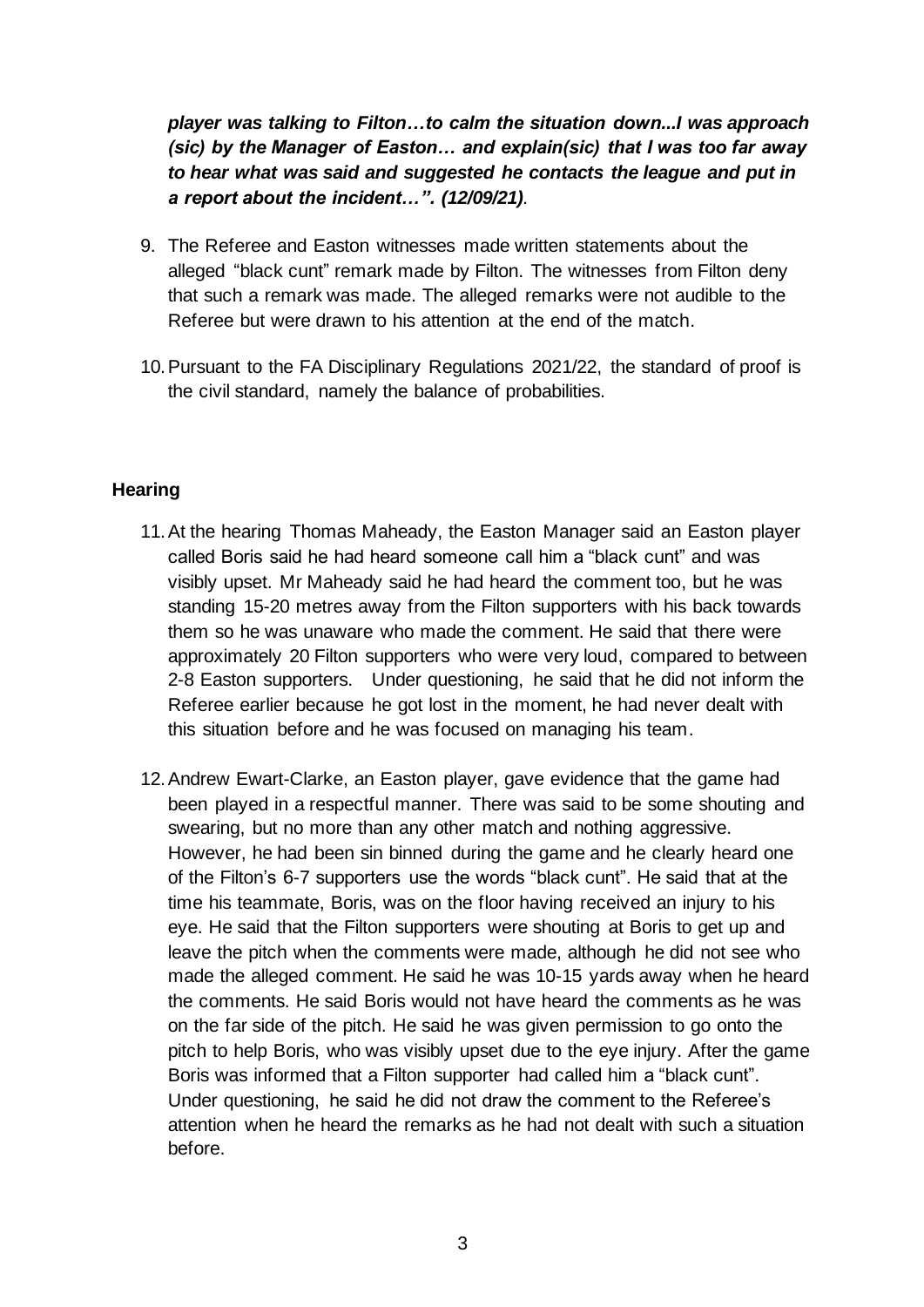- 13.In response to the charge, Oliver Keeble, the Filton Secretary, said Filton were not aware of any racist comments. He said the statements from the Easton witnesses were inconsistent as they suggested that Boris had heard the alleged comments, however it now appears that he did not hear the comments and was informed about them at the end of the match. In addition, he said that no one from Easton had been able to identify the person that made the alleged comments. He said that, as Filton had mixed race players, his team would have raised the issue if the words "black cunt" had been used.
- 14.Curtis Reid, a Filton spectator, gave evidence that in general the match was a good game and evenly contested. He said an Easton player was injured and was on the floor and a number of Filton supporters thought he was taking too long to get up. He said he was shocked when an Easton player (Boris) said they had been called a "black cunt". He said that he is of mixed race and would have noticed such abuse, but certainly did not hear such comments. He said it was possible that the Filton supporters had called the injured Filton player a "cunt" and may have sworn at him for taking too long to get up and leave the pitch. However, the support from Filton was not different from any normal football match.
- 15.Jacob Reid, a Filton spectator, also said that in general the match was a good game but when an injured Easton player was on the floor the Filton supporters told him to get up and may have sworn at him. However, he did not hear anyone call the player a "black cunt'.

#### **Decision**

16.Although there were some inconsistencies in the evidence given by the Filton witnesses, the evidence from the Easton witnesses was consistent and was preferred by the Commission. The Commission agreed that it was unfortunate that Boris did not give evidence and that the Referee was not able to comment on whether the alleged remarks were made or not. The Commission found that it was likely that the Easton player that had been injured had been sworn at and called a "cunt" and, it was more likely than not that these comments had been misheard by Easton. However, there was no evidence from the Referee that the Filton players and/or supporters failed to conduct themselves in an orderly fashion (contrary to FA Rule E20). In addition, there was no evidence of the precise identity of the person that made that the alleged comments, but instead that the comments had come from the general area where Filton supporters were standing.